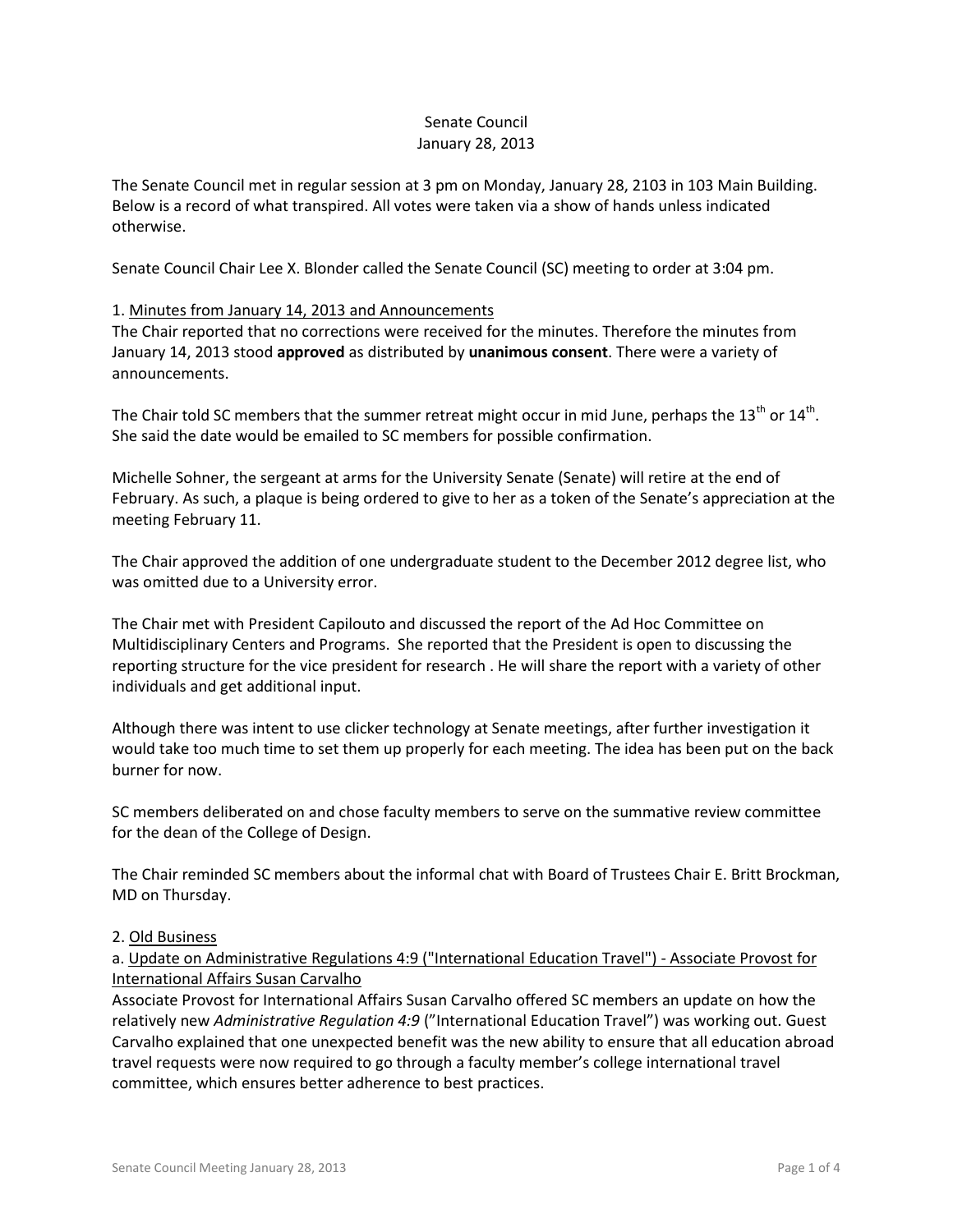It was determined that neither the SC nor the Senate needed to review the proposed changes to *AR 4:9*, which involved a name change and a modification to a risk management practice. Carvalho agreed to offer the same report to the Senate in February.

# b. Education Abroad Course Approval Process - First Annual Report - Associate Provost for International Affairs Susan Carvalho

Carvalho began by explaining that this particular issue had remained in the SC and had not been presented to the Senate. She then presented information on the process for approving an existing course for education abroad. Guest Abby Hollander (study abroad coordinator) also answered questions for SC members. SC members asked that future reports include the number of UK students who participated, the total number of credit hours and the average number of students per trip.

#### c. Foreign Language Requirement - Ruth Beattie, chair, UK Core Education Committee

Guest Ruth Beattie, chair of the UK Core Education Committee (UKCEC), offered an explanation for the suggestion by UKCEC that the SC form a subcommittee to review the details of UK's foreign language requirement. There was extensive discussion among those present about how to proceed – the suggestion of a subcommittee to review the matter was not debated, but rather under which body (SC or UKCEC) the subcommittee will be formed.

It was ultimately decided that UKCEC will create and charge a subcommittee with developing a plan for testing proficiency in a foreign language by April with testing to begin in August and a report to the Senate in August. The report will include the steps to full implementation as well as formal language to be inserted into the Senate Rules.

## d. Proposed Final Approval for One-Year Masters in Public Administration and One-Year Masters in Public Policy Programs (calendar issue)

Guests Merl Hackbart (Martin School interim director) and Dwight Denison (director of graduate studies) explained the changes to the proposal since the SC last saw it. There was very brief discussion.

Anderson **moved** to recommend to the Senate that it approve the calendar for the proposed one-year Master in Public Administration and proposed one-year master in Public Administration, in addition to the traditional two-year program, effective immediately. Wasilkowski **seconded**. There being no additional discussion, a **vote** was taken and the motion **passed** with none opposed.

## e. Graduation Writing Requirement

Associate Provost for Undergraduate Education Ben Withers explained the proposal to change the Graduation Writing Requirement. Guests Deanna Sellnow (Department of Communication), Roxanne Mountford (director of the outdated but still functioning Writing Initiative), and Anna Bosch (Arts and Sciences Associate Dean for Undergraduate Programs) also took part in the discussion. To start out, Sellnow explained that the old Graduation Writing Requirement (GWR) required a 15-page paper. The proposal for a new graduation composition and communication requirement (GCCR) requires a course that involves either a written or oral component, along with one other modality, either oral or digital. Departments can create their own course to complement the major or they can use a class offered by the Department of English or the Division of Writing, Rhetoric and Digital Media. Students in the Honors Program can meet the GCCR requirement through Honors Program coursework – there is no need to take a separate class.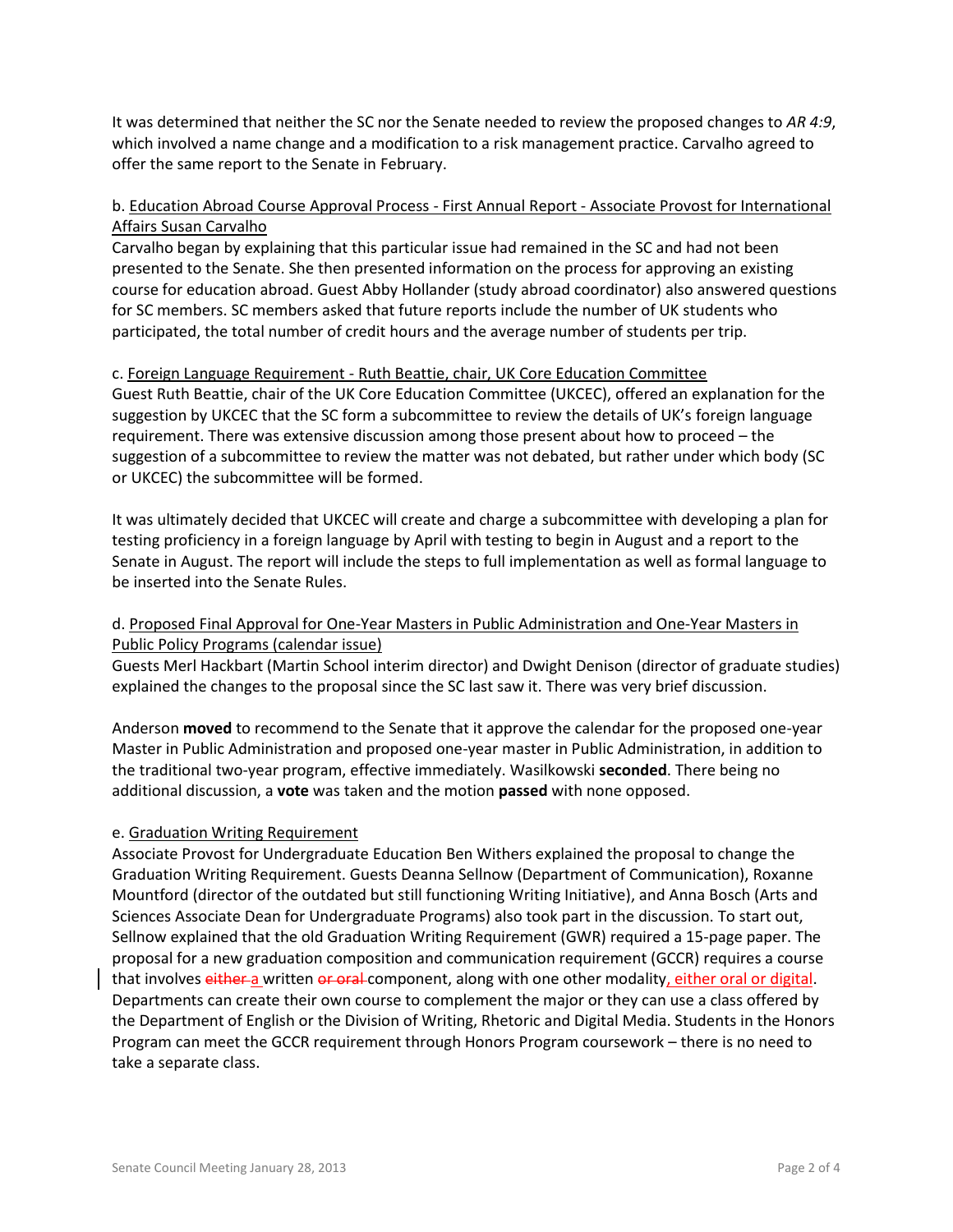Hippisley asked if the intent was to mandate communication standards in English, which is the language specifically identified in the *Senate Rules*. SC members discussed the issue. If there was intent to change the language of proficiency, that change would need to be expressly approved by the Senate. The original intent was clearly to require proficiency in English and not another language. After brief discussion a straw poll was taken; nine out of 10 SC voters thought the GCCR must require proficiency in English.

There was some confusion about the next steps to take. Those present agreed that the SC can affirm the work on the new GCCR. In the meantime, Withers will ensure a proposal is created to identify a new committee to administer the GCCR and to draft possible language on the GCCR to insert into the *SR*.

Grossman **moved** that the SC endorse the principles outlined in the GCCR proposal presented during the meeting. Anderson **seconded**. A **vote** was taken and the motion **passed** with none opposed.

# 3. Proposed May 2013 Honorary Degree Recipients - Dean Jeannine Blackwell, Chair, University Joint Committee on Honorary Degrees

Guest Jeannine Blackwell, dean of the Graduate School and chair of the University Joint Committee on Honorary Degrees (UJCHD) offered a presentation on the three nominees for honorary degrees, to be granted in May. Wood **moved** that the three proposed honorary degree recipients and the degree types be sent to the Senate with a positive recommendation. Brion **seconded**. A **vote** was taken and the motion **passed** with none opposed.

4. Proposed Formalization of Winter Commencement - John Herbst, Chair, Commencement Committee Grossman **moved** to make winter commencement permanent and Anderson **seconded**. Guest John Herbst offered SC members a brief presentation on winter commencement. There was some confusion about the *SR* already mentioning a winter commencement. Ms. Brothers explained that when the winter commencement pilot was created, the SC and Senate were asked to approve the granting of honorary degrees at the pilot winter commencement, to ensure that ceremony contains the same aspects as the May ceremony. The Senate ultimately approved a change to the *SR* that codified a winter commencement so that honorary degrees at winter commencement could be offered, but the Senate never officially approved the institution of a winter commencement.

Wood objected to the motion on the floor, because although it was a technicality, winter commencement was already part of the *SR*. Grossman and Anderson **withdrew** the motion to make winter commencement permanent.

Anderson **moved** to accept the report from the Commencement Committee about December commencement and forward the report to the Senate. Wasilkowski **seconded**. There being no further discussion, a **vote** was taken and the motion **passed** with none opposed.

## 5. Proposed Changes to (Graduate School) 2013-14 Calendar (Last Day for Candidates for a May Degree to Sit for a Final Examination)

Wood **moved** to change the last day for candidates for a May degree to sit for a final examination from April 18 to April 19. Brion **seconded**. There being no discussion, a **vote** was taken and the motion **passed**  with none opposed.

There being no further business to attend to, the meeting was adjourned at 4:55 pm.